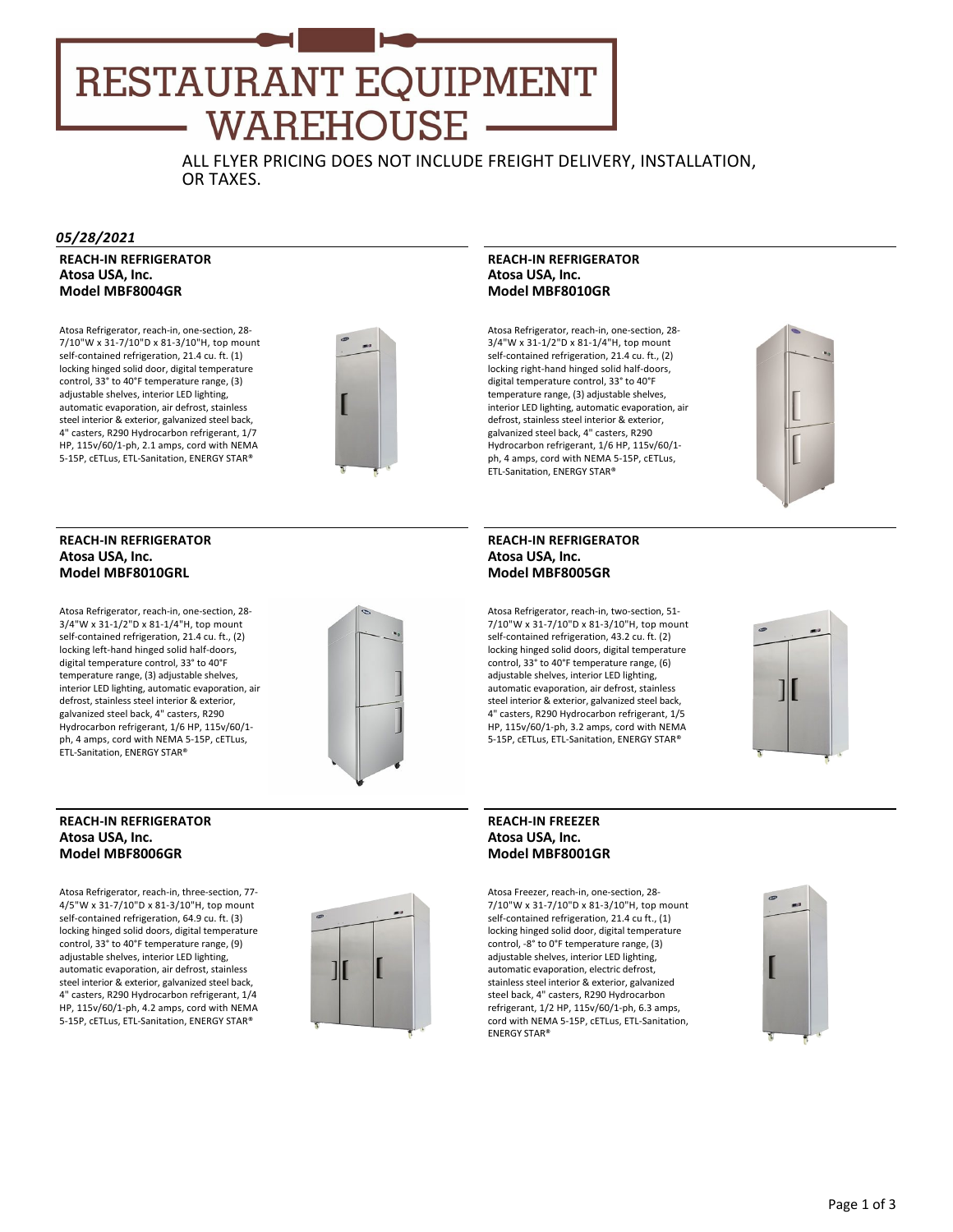#### *05/28/2021*

# **REACH‐IN FREEZER Atosa USA, Inc. Model MBF8007GR**

Atosa Freezer, reach‐in, one‐section, 28‐3/4"W x 31‐1/2"D x 81‐1/4"H, top mount self‐ contained refrigeration, 21.4 cu ft., (2) locking right‐hand hinged solid half‐doors, digital temperature control, ‐8° to 0°F temperature range, (3) adjustable shelves, interior LED lighting, automatic evaporation, electric defrost, stainless steel interior & exterior, galvanized steel back, 4" casters, R290 Hydrocarbon refrigerant, 1/6 HP, 115v/60/1‐ ph, 6.3 amps, cord with NEMA 5‐15P, cETLus, ETL‐Sanitation, ENERGY STAR®



#### **REACH‐IN FREEZER Atosa USA, Inc. Model MBF8002GR**

Atosa Freezer, reach‐in, two‐section, 51‐ 7/10"W x 31‐7/10"D x 81‐3/10"H, top mount self-contained refrigeration, 43.2 cu ft., (2) locking hinged solid doors, digital temperature control, ‐8° to 0°F temperature range, (6) adjustable shelves, interior LED lighting, automatic evaporation, electric defrost, stainless steel interior & exterior, galvanized steel back, 4" casters, R290 Hydrocarbon refrigerant, 3/4 HP, 115v/60/1‐ph, 8.6 amps, cord with NEMA 5‐15P, cETLus, ETL‐Sanitation, ENERGY STAR®



#### **REACH‐IN REFRIGERATOR Atosa USA, Inc. Model MBF8505GR**

Atosa Refrigerator, reach‐in, one‐section, 27"W x 31‐7/10"D x 83‐1/10"H, bottom‐mount self‐ contained refrigeration, 19.1 cu. ft., (1) locking hinged solid door, digital temperature control, 33° to 40°F temperature range, (3) adjustable shelves, interior LED lighting, automatic evaporation, air defrost, stainless steel interior & exterior, galvanized steel back, 4" casters, R290 Hydrocarbon refrigerant, 1/7 HP, 115v/60/1‐ph, 2.1 amps, cord with NEMA 5‐ 15P, cETLus, ETL‐Sanitation, ENERGY STAR®



#### **REACH‐IN REFRIGERATOR Atosa USA, Inc. Model MBF8508GR**

Atosa Refrigerator, reach‐in, three‐section, 81‐ 9/10"W x 31‐7/10"D x 83‐1/10"H, bottom‐ mount self‐contained refrigeration, 67.99 cu. ft., (3) locking hinged solid doors, digital temperature control, 33° to 40°F temperature range, (9) adjustable shelves, interior LED lighting, automatic evaporation, air defrost, stainless steel interior & exterior, galvanized steel back, 4" casters, R290 Hydrocarbon refrigerant, 1/4 HP, 115v/60/1‐ph, 4.2 amps, cord with NEMA 5‐15P, cETLus, ETL‐Sanitation, ENERGY STAR®



# **REACH‐IN FREEZER Atosa USA, Inc. Model MBF8007GRL**

Atosa Freezer, reach‐in, one‐section, 28‐3/4"W x 31‐1/2"D x 81‐1/4"H, top mount self‐ contained refrigeration, 21.4 cu ft., (2) locking left‐hand hinged solid half‐doors, digital temperature control, ‐8° to 0°F temperature range, (3) adjustable shelves, interior LED lighting, automatic evaporation, electric defrost, stainless steel interior & exterior, galvanized steel back, 4" casters, R290 Hydrocarbon refrigerant, 1/6 HP, 115v/60/1‐ ph, 6.3 amps, cord with NEMA 5‐15P, cETLus, ETL‐Sanitation, ENERGY STAR®

# **REACH‐IN FREEZER Atosa USA, Inc. Model MBF8003**

Atosa Freezer, reach‐in, three‐section, 77‐ 4/5"W x 33‐3/10"D x 83"H, top mount self‐ contained refrigeration, 64.9 cu ft., (3) locking hinged solid doors, digital temperature control, ‐8° to 0°F temperature range, (9) adjustable shelves, interior LED lighting, automatic evaporation, electric defrost, stainless steel interior & exterior, galvanized steel back, 4" casters, R‐404a refrigerant, 1 ‐1/4 HP, 115/208‐230v/60/1‐ ph, 5.5 amps, cord with NEMA L14‐20P, cETLus, ETL‐Sanitation

#### **REACH‐IN REFRIGERATOR Atosa USA, Inc. Model MBF8507GR**

Atosa Refrigerator, reach‐in, two‐section, 54‐ 2/5"W x 31‐7/10"D x 83‐1/10"H, bottom‐ mount self‐contained refrigeration, 46.77 cu. ft., (2) locking hinged solid doors, digital temperature control, 33° to 40°F temperature range, (6) adjustable shelves, interior LED lighting, automatic evaporation, air defrost, stainless steel interior & exterior, galvanized steel back, 4" casters, R290 Hydrocarbon refrigerant, 1/5 HP, 115v/60/1‐ph, 3.2 amps, cord with NEMA 5‐15P, cETLus, ETL‐Sanitation, ENERGY STAR®



# **REACH‐IN FREEZER Atosa USA, Inc. Model MBF8501GR**

Atosa Freezer, reach‐in, one‐section, 27"W x 31‐7/10"D x 83‐1/10"H, bottom‐mount self-contained refrigeration, 19.1 cu. ft., (1) locking hinged solid door, digital temperature control, ‐8° to 0°F temperature range, (3) adjustable shelves, interior LED lighting, automatic evaporation, electric defrost, stainless steel interior & exterior, galvanized steel back, 4" casters, R290 Hydrocarbon refrigerant, 1/2 HP, 115v/60/1‐ph, 6.3 amps, cord with NEMA 5‐15P, cETLus, ETL‐Sanitation